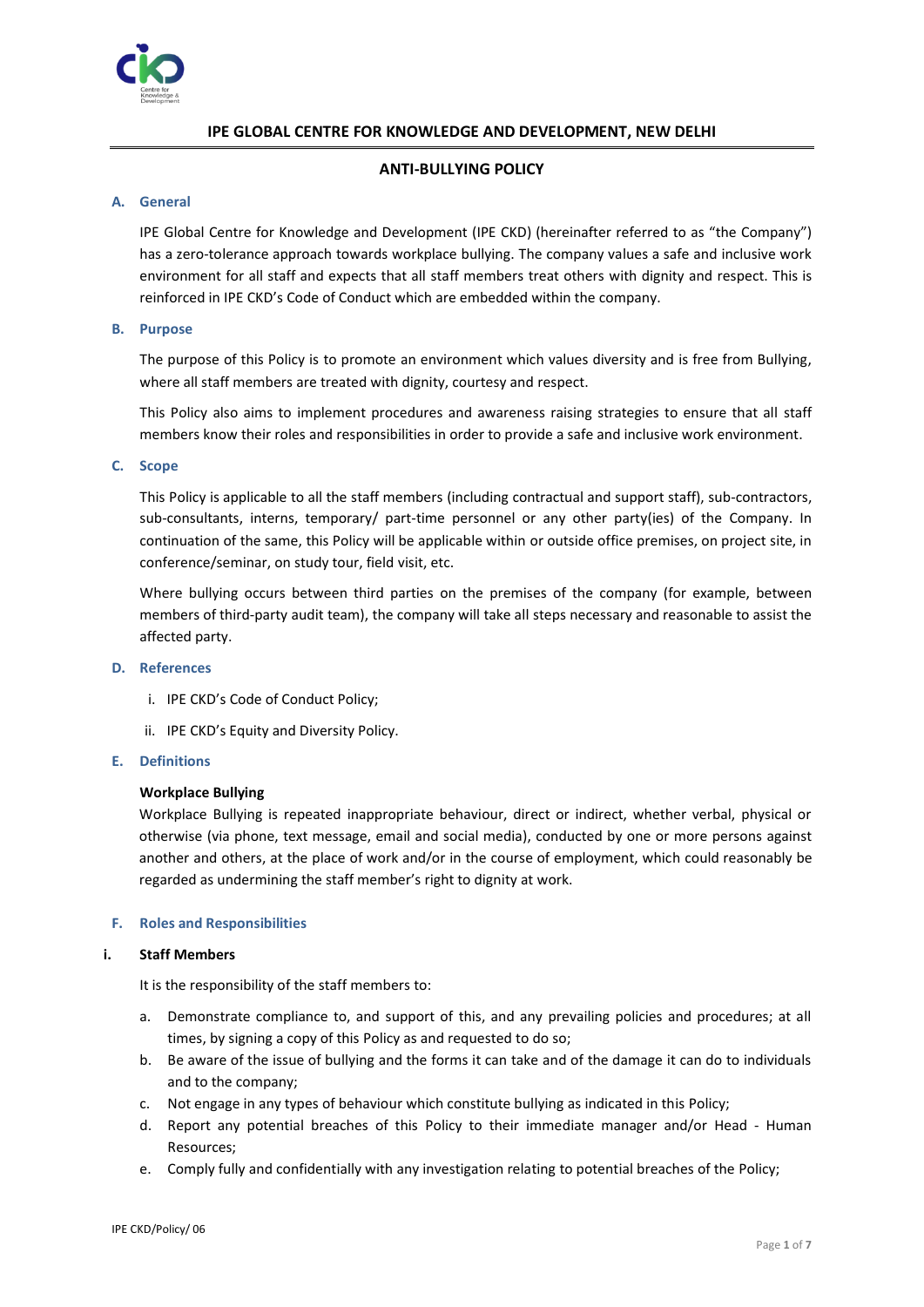- f. Contribute to building an environment free from Bullying;
- g. Speak out against bullying, if and when witnessed.

## **ii. Department/ Practice Heads**

- a. Establish and support high standards of professional behaviour in the workplace;
- b. Ensure their team members as aware and informed of this Policy and its application;
- c. Monitor the workplace and take action to stop bullying immediately if it is observed or reported;
- d. Encourage their team member(s) to report instances and respond promptly, seriously and with respect and sensitivity to every complaint;
- e. Advise Head Human Resources of any potential breach of this Policy.

## **iii. Head – Human Resources (HR)**

- a. Conduct necessary communication and training across the company, with respect to this Policy at the workplace;
- b. Ensure this Policy is communicated, explained and handed over at the time of orientation of every employee;
- c. Provide advice, guidance and ongoing support to line managers, supervisors and staff members in relation to the Policy and on the complaint resolution process;
- d. Notify any act of bullying as a misconduct under the Code of Conduct policy;
- e. Maintain records of all the cases pertaining to Bullying and its findings.

# **G. Policy**

It is the Policy of the Company to ensure a safe and supportive environment where all staff members have the right to be respected and have a responsibility to respect each other. The Company expects its workforce to conduct themselves ethically & with integrity and avoid any conduct that results in contradiction of this Policy, whether during normal course of conducting business or out of working hours including on work trips or at work-related events.

## **Repeated behaviours that may constitute Workplace Bullying include, but are not limited to:**

- non-constructive criticism which is personal rather than related to the work performance;
- public humiliation including yelling, screaming, offensive language;
- unwelcome remarks about a person's dress or appearance;
- **•** persistently picking on staff member(s) in front of others or in private;
- gossip, or making defamatory comments;
- threatening with losing your job;
- regularly and deliberately ignoring or excluding staff member(s) from work activities or work-related social events;
- **■** spreading malicious rumours;
- not allowing someone to speak or express himself (e.g., ignoring or interrupting);
- cyber bullying;
- personal insults and use of offensive nicknames;
- intrusion by pestering, spying and stalking;
- copying ("CC") emails that are critical about someone to others, who do not need to know;
- failure to safeguard confidential information;
- withholding information essential to complete a task properly;
- manipulating the ability of someone to do his or her work (e.g., overloading, withholding information, setting deadlines that cannot be met, giving deliberately ambiguous instructions, etc.).

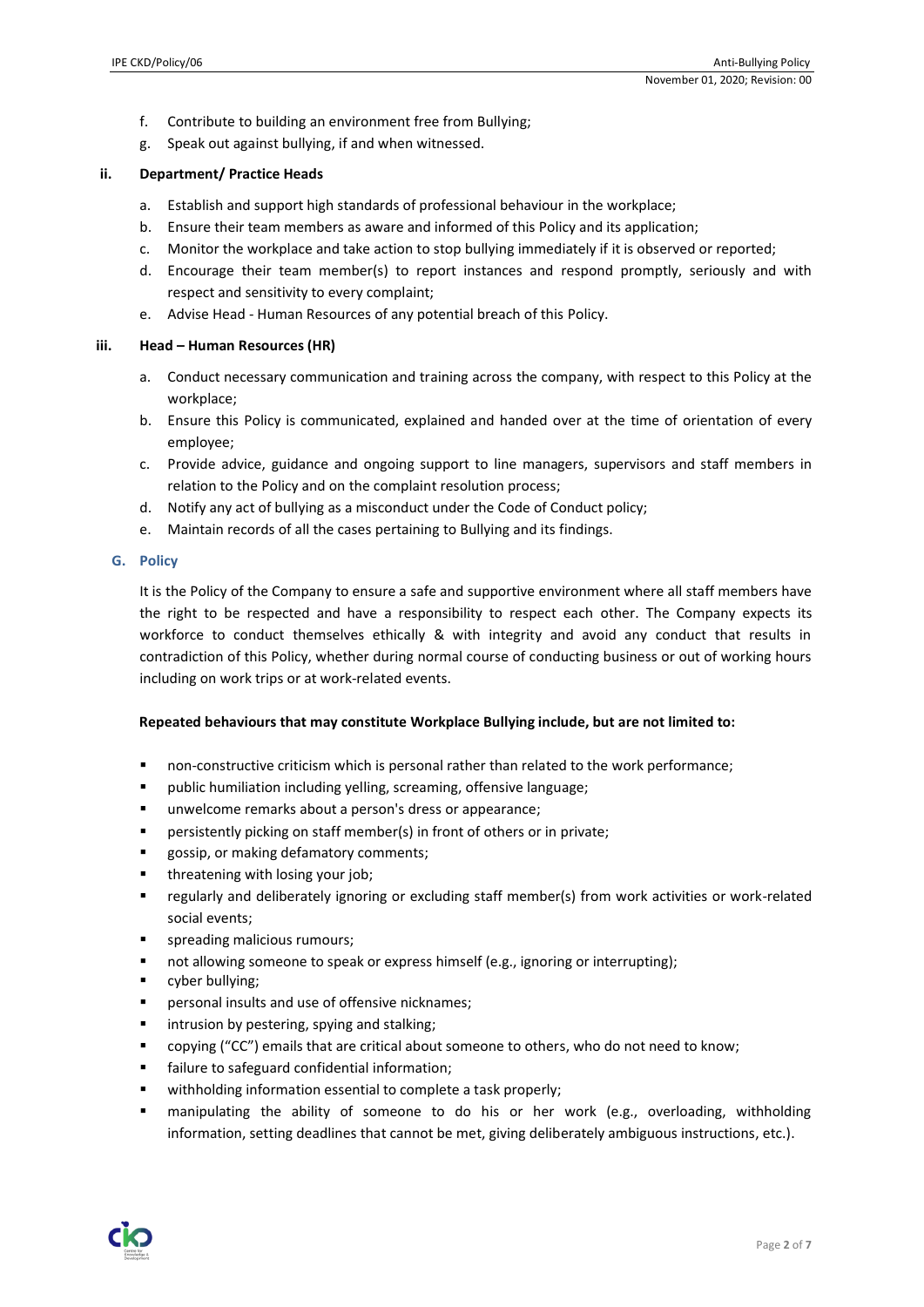### **What is not considered to be Workplace Bullying**

- A single incident of unreasonable behaviour:
- Workplace bullying must not be confused with legitimate comments and advice (including negative or constructive feedback or comment) from line managers and supervisors on work performance or work-related behaviour of an individual or group.
- **•** Differences of opinion, performance management, conflicts and personality clashes can happen in any workplace, but usually they do not result in bullying.
- Reasonable management action, carried out in a fair way, is not bullying. Managers have a right to direct the way work is carried out and to monitor and give feedback on performance.

**If any staff member feels that s/he has been bullied, or has witnessed bullying taking place, the Company strongly encourages such staff member(s) to take action by making it clear that such behaviour is unwelcome and offensive; and/or by reporting the incident, in writing, to your Department Head, Head - Human Resources and Director - Operations (hereinafter referred to as "the Committee").** Where the incident has been reported, in writing, to Line Manager, it should be forwarded to the Committee, for investigation and resolution.

### **H. Procedure for Filing Complaints**

Any staff member or personnel of the Company who feels and is being bullied directly or indirectly may submit a complaint of the alleged incident to any member of the Committee in writing with his/her signature (with date).

A complaint must specify the nature of the charge. The charge should include date and time of specific event(s), names of witnesses, and any evidence that support the allegation(s). In addition, it should include the contact details of the aggrieved party such as contact number, department and name(s) of persistent tormentor, etc.

#### **I. Redressal of Complaint**

- i. Following the written complaint, the Committee may investigate any allegations;
- ii. Before initiating inquiry into alleged complaint, at the discretion of aggrieved party, the Committee may, take steps to resolve the matter between the aggrieved party and respondent, through mediation. Mediation provides the opportunity for a good working relationship to be reestablished between the parties;
- iii. Where the settlement has been arrived as per point (ii) above, no further inquiry shall be conducted by the Committee. The Committee shall record the details of settlement so arrived and Head - HR shall initiate necessary action as specified in the recommendation;
- iv. Subject to point (i) above, if the complaint has not been resolved through conciliation, the Committee may proceed to initiate inquiry into the complaint. The inquiry shall be completed within a period of 10 days.
- v. If, in the course of the proceedings, the Committee is satisfied that *a prima facie* case of bullying is made out against the respondent(s), then it may, in the interests of justice, recommend Head – HR to transfer such respondent(s) from their present position or suspend, pending inquiry;
- vi. A copy of the complaint will be forwarded to alleged persistent tormentor (respondent) and the Committee shall direct the respondent(s) to submit a written response to the complaint/ allegations within time period decided by the Committee;
- vii. The Committee shall allow both parties reasonable opportunity of presenting their case;

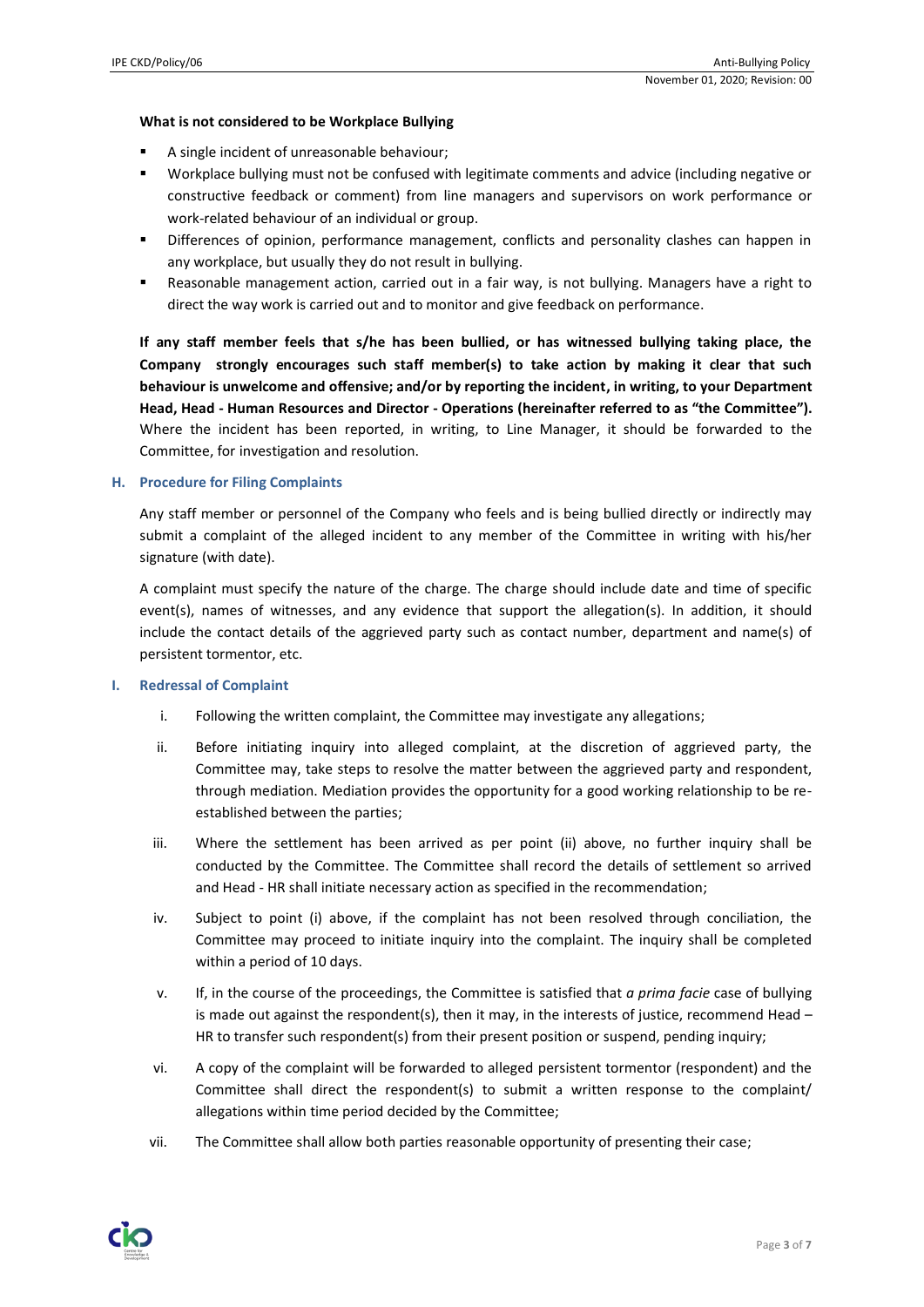- viii. Minutes of all proceedings of investigations by the Committee shall be prepared and duly signed by the members of the Committee. The same shall be maintained by Head – HR.
- ix. The Committee shall record the conclusion of its findings in writing supported with explanations & recommendations in a report and shall forward the same to Head - HR within a period of 5 days from date of completion of inquiry.
- x. If the Committee arrives at the conclusion that allegation against the respondent has been proved, it shall recommend the management of the Company through Head – HR, to take action against the respondent for bullying as a misconduct in accordance with Disciplinary Policy of the Company (also refer Annexure A of this Policy).
- xi. If the Committee arrives at the conclusion that allegation against the respondent has not been substantiated, it shall recommend the management of the Company that no action is required to be taken in the matter.
- xii. In continuation of point (xi) above, if the Committee arrives at the conclusion that allegation/s made against the respondent are found to be unsubstantiated because they are of a frivolous or vexatious nature and/ or made with a false intent and/or aggrieved party has produced false/ misleading document, the Committee may recommend the management of the Company through Head – HR to take action against the aggrieved party in accordance with Disciplinary Policy of the Company (also refer Annexure A of this Policy).
- xiii. If, in the course of the proceedings, the Committee finds that any person/respondent has victimised the aggrieved party and/or person assisting the aggrieved party; even when allegations are found to be unsubstantiated, the Committee shall record the same in writing, with a recommendation to management of the Company through Head - HR to take disciplinary action against such person(s) (also refer Annexure A of this Policy). The Committee shall make the best efforts to protect the interests of the aggrieved party from victimisation.

## **J. Confidentiality**

In instances of any alleged breach of this Policy, discretion is important to protect all people concerned. Everyone involved in an investigation, either as a witness or as an investigator, must keep the proceedings confidential and not discuss it with anyone. Disclosing information about the investigation could result in disciplinary action.

The Company endeavours to keep the complaint and the details of any investigation as confidential as is reasonably possible, having regard to the rights of all involved in the investigation. However, there may be circumstances where full confidentiality cannot be maintained if the complaint is to be fully investigated in a procedurally fair manner or if disciplinary or corrective action is required.

The obligation of confidentiality does not prevent the Company from disclosing any material necessary to instigate or defend any legal proceedings or make submissions in relation to any legal enquiry or complaint.

## **K. Miscellaneous**

- i. The decision of the Committee on the matter within its competence shall be considered final and binding on both aggrieved party and respondent.
- ii. The Company will provide the aggrieved party with necessary psychological, emotional and physical support, on request.

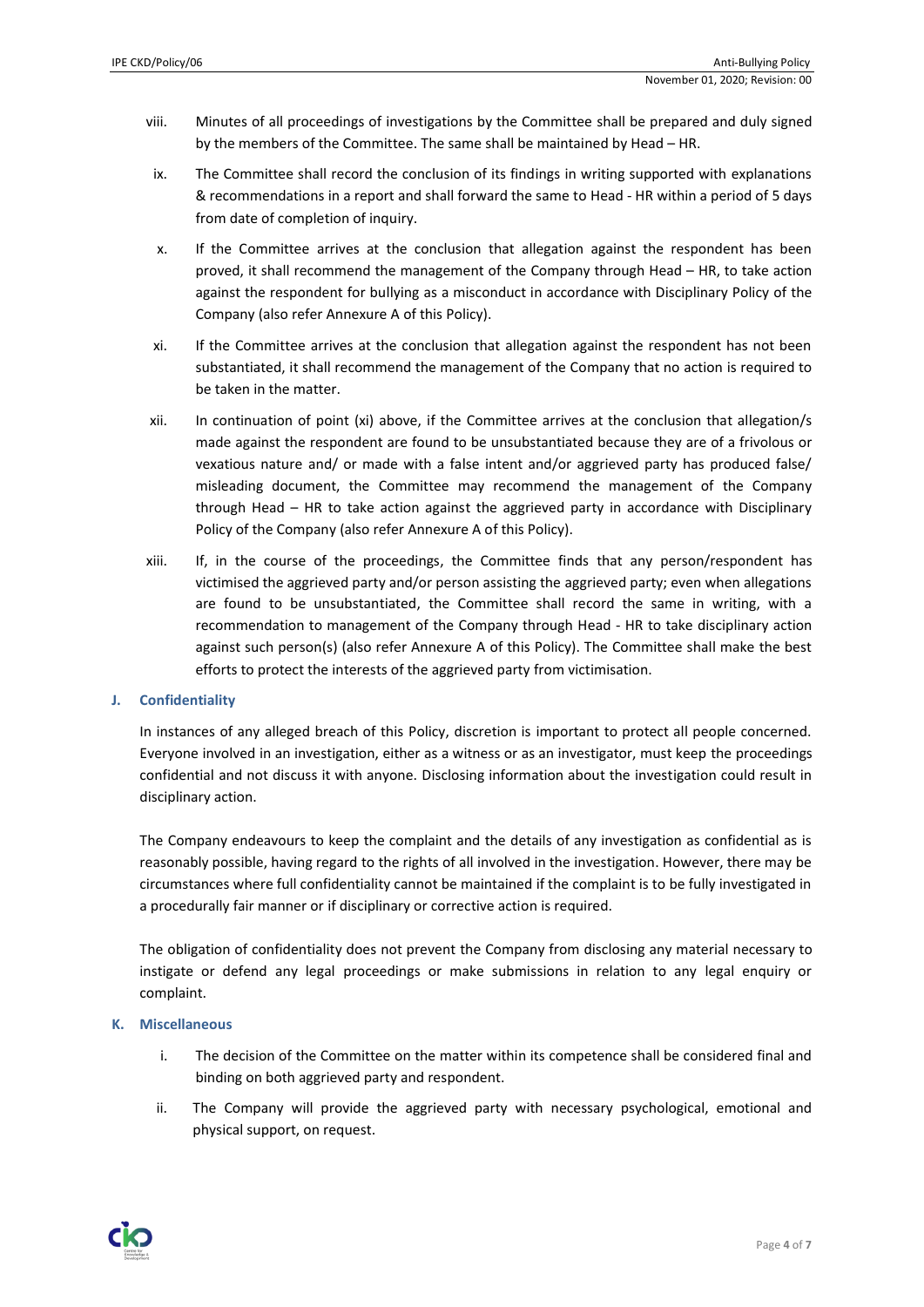### **L. Policy Revisions**

Any revisions in this Policy including amendments or changes under respective clauses will be duly notified to employees through email communication. Also, such revised Policy or notification/ circular/ internal communication on such revisions will be updated in the HR Documents>>Policies section of DarwinBox (HR ERP) and company's website (www.ipeckd.org). The employee shall be deemed to have read, understood and acknowledged the changes thereof which will supersede the terms of current Policy or any subsequent document/communication related to current Policy.

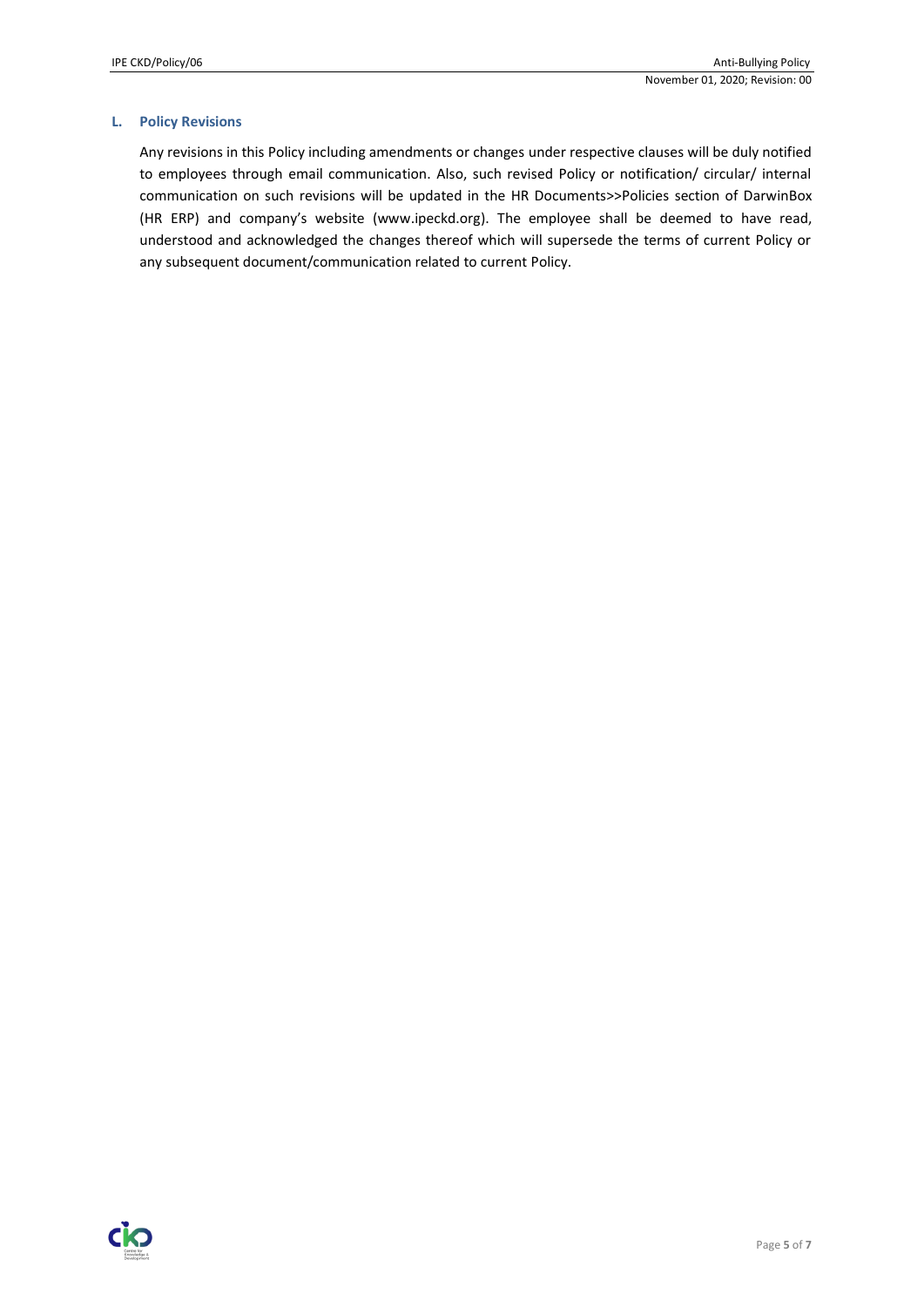# **ANNEXURE A**

# **Possible Disciplinary Actions**

- i. Permanent transfer or suspension without pay, or both.
- ii. Fine equivalent to 2 months' salary that can be credited to Employee Welfare Fund created to be utilised for welfare of employees.
- iii. Stoppage of increment with or without cumulative effect.
- iv. Reduction in level.
- v. Termination/ dismissal from the services of the Company.
- vi. Any other action based on Disciplinary Policy.